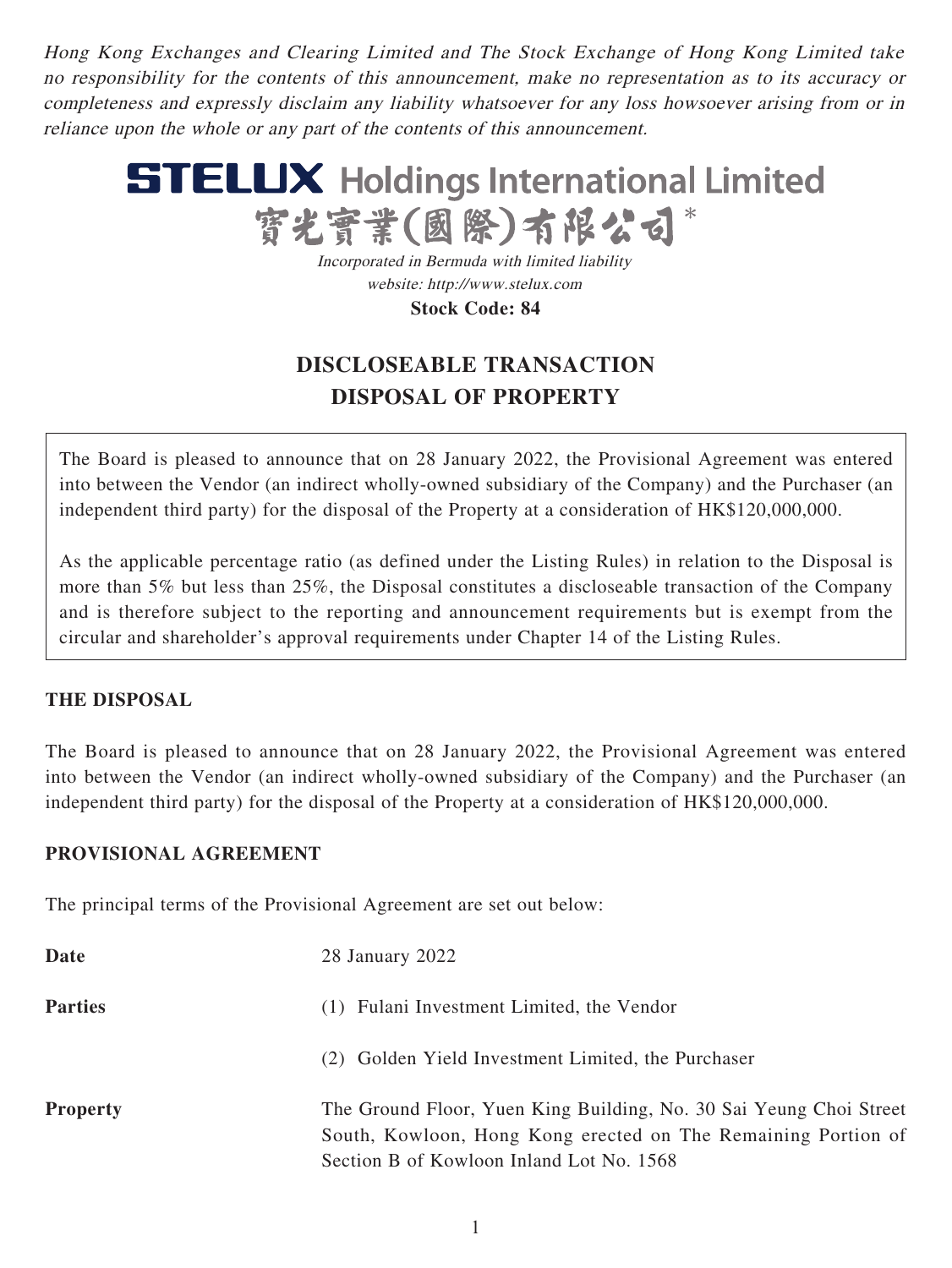| <b>Condition of the Property</b>          | The Property is sold on an "as is" basis subject to the terms and<br>conditions of the Provisional Agreement. Vacant possession of the<br>Property shall be delivered upon Completion |
|-------------------------------------------|---------------------------------------------------------------------------------------------------------------------------------------------------------------------------------------|
| <b>Consideration and payment</b><br>terms | The Purchase Price of HK\$120,000,000.00 which shall be paid and<br>satisfied by the Purchaser to the Vendor (in cash) in the following<br>manner:                                    |
|                                           | (a) HK\$2,000,000 has been paid upon signing of the Provisional<br>Agreement as initial deposit;                                                                                      |
|                                           | (b) $HK$10,000,000$ shall be paid within 14 days upon signing the<br>Provisional Agreement as further deposit; and                                                                    |
|                                           | (c) the balance of the Purchase Price in the sum of HK\$108,000,000<br>shall be paid upon Completion                                                                                  |
| <b>Existing encumbrances</b>              | The Vendor shall at its own cost and expense release or discharge the<br>Property from the existing mortgages on or before Completion                                                 |
| Completion                                | Completion shall take place within 6 months and 14 days from the date<br>of the Provisional Agreement                                                                                 |
| <b>Stamp duty</b>                         | All stamp duty payable on the Provisional Agreement and any<br>subsequent agreement and assignment shall be borne by the Purchaser                                                    |
| <b>Formal Agreement</b>                   | The Formal Agreement (to be mutually agreed between the Vendor<br>and the Purchaser) shall be signed within 14 days from the date of the<br>Provisional Agreement                     |

The Purchase Price was determined after arm's length negotiations between the Vendor and the Purchaser on normal commercial terms, after considering the valuation of the Property by an independent qualified valuer of approximately HK\$120,000,000 as at 25 January 2022. Reference was also made to the market value of properties in the vicinity of the Property and the recent property market conditions in Hong Kong.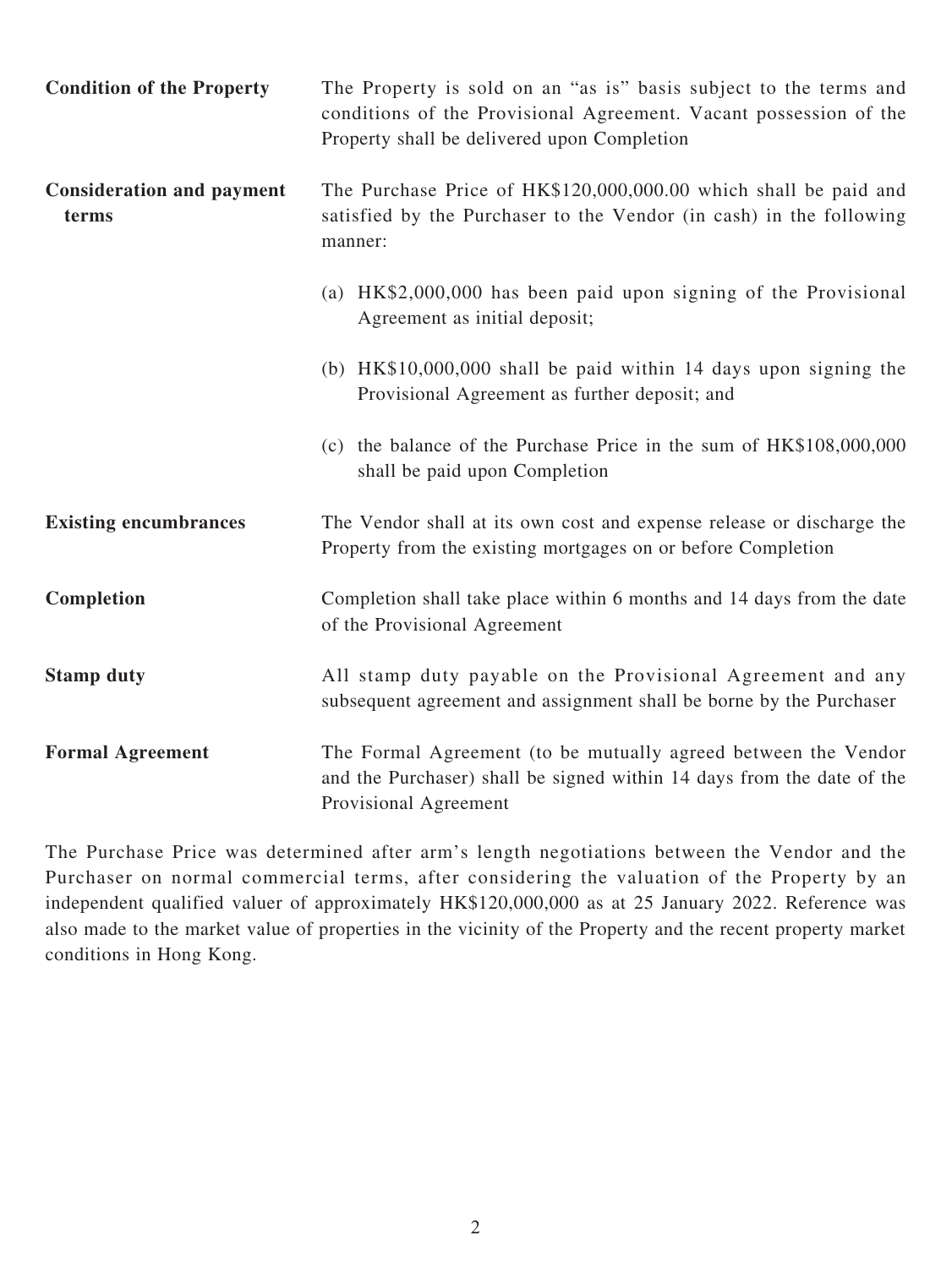# **INFORMATION OF THE PROPERTY**

The Property is a non-residential property located in Mongkok, Kowloon, Hong Kong, and it is currently used and occupied by the Group as one of the approximately 146 retail stores of its watch retailing business. It is the current intention of the Group that, upon or before Completion, the retail store currently operating at the Property will be closed.

# **INFORMATION OF THE GROUP AND THE PARTIES**

The Company is a company incorporated in Bermuda with limited liability, the Shares of which are listed on the Main Board of the Stock Exchange. The Group is principally engaged in the business of watch retailing and the wholesale trading of watches.

The Vendor is a limited liability company incorporated in Hong Kong and is an indirect wholly-owned subsidiary of the Company. The principal business activity of the Vendor is property investment.

The Purchaser is a limited liability company incorporated in Hong Kong and is principally engaged in investment holding. To the best of the Directors' knowledge, information and belief having made all reasonable enquiries, Ma Ching Hang, Patrick is the ultimate beneficial owner of the Purchaser, and as at the date of this announcement, the Purchaser and its ultimate beneficial owners are third parties independent of the Company and its connected persons.

# **REASONS AND BENEFITS OF THE DISPOSAL AND USE OF PROCEEDS**

Upon completion of the Disposal, the Company is expected to recognise an unaudited gain on disposal of approximately HK\$79,000,000, which is calculated based on the Purchase Price of HK\$120,000,000 less the unaudited carrying value of the Property as at 30 September 2021 before any related expenses. Such calculation is only an estimate provided for illustrative purposes and the accounting treatment of the Disposal will be subject to further review by the auditors of the Company.

The Directors are of the view that the Disposal represents a good opportunity for the Group to realise the value of the Property and enhance the liquidity of the Group. Upon Completion, the Group intends to utilize part of the net proceeds to partially repay bank loans of the Group and accordingly reduce future interest expenses and lower the gearing ratio of the Group. The balance of the net proceeds will be retained as general working capital. The Directors are further of the view that the sale of the Property and the closure of the relevant retail store will have no material impact on the Group's business operations.

Having taken into account the above reasons and benefits, the Directors consider that the Disposal and the terms of the Provisional Agreement are on normal commercial terms, fair and reasonable and in the interests of the Company and the Shareholders as a whole.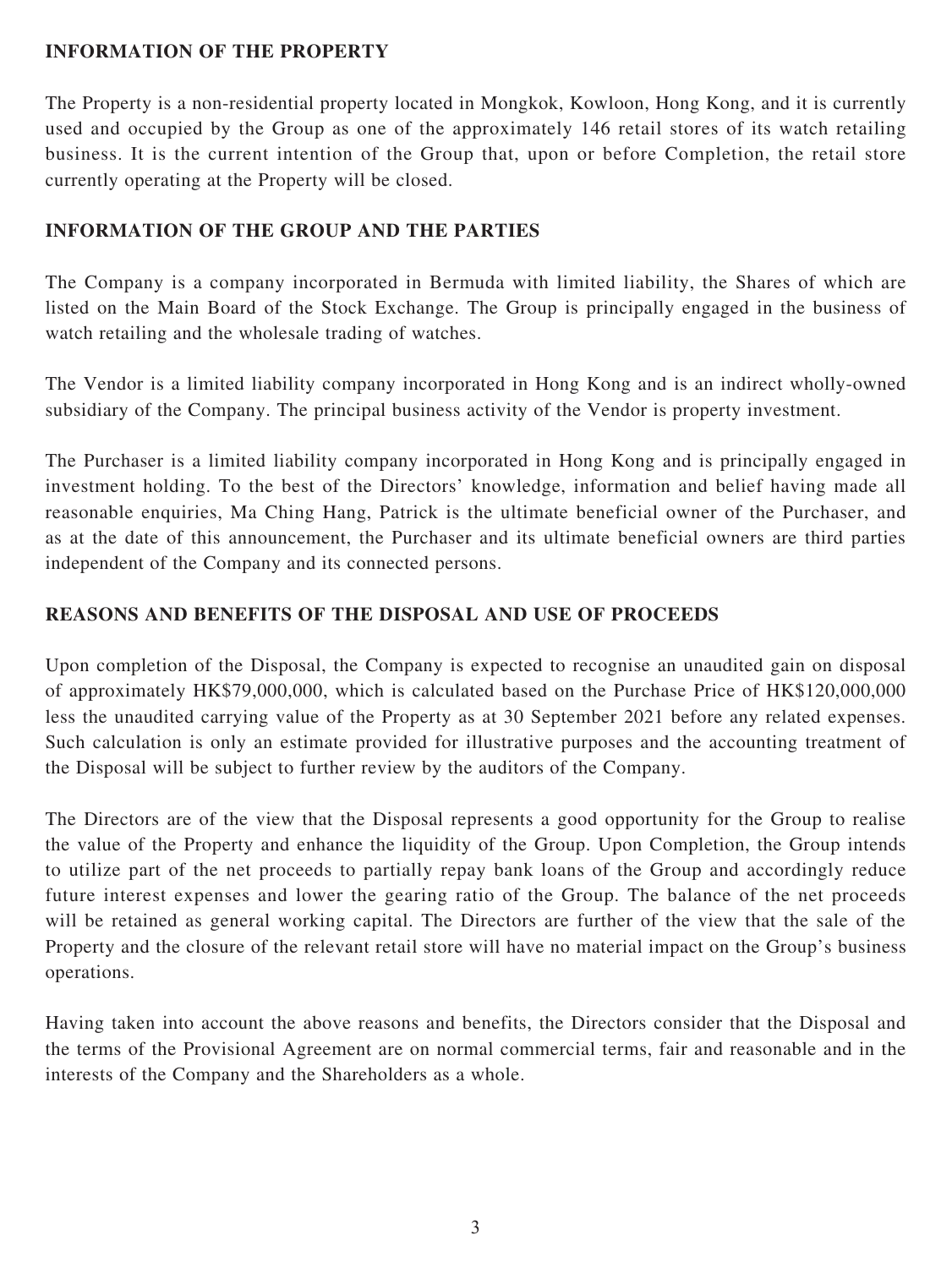# **LISTING RULES IMPLICATIONS**

As the applicable percentage ratio (as defined under the Listing Rules) in relation to the Disposal is more than 5% but less than 25%, the Disposal constitutes a discloseable transaction of the Company and is subject to the reporting and announcement requirements but is exempt from the circular and shareholder's approval requirements under Chapter 14 of the Listing Rules.

# **DEFINITIONS**

In this announcement, unless the context otherwise requires, the following expressions having the following meanings:

| "Board"                        | the board of Directors                                                                                                                                                                         |
|--------------------------------|------------------------------------------------------------------------------------------------------------------------------------------------------------------------------------------------|
| "Company"                      | Stelux Holdings International Limited, a company incorporated in<br>Bermuda with limited liability, the Shares of which are listed on the<br>main board of the Stock Exchange (Stock Code: 84) |
| "Completion"                   | completion of the sale and purchase of the Property under and<br>pursuant to the Provisional Agreement                                                                                         |
| "connected person"             | has the meaning ascribed to it under the Listing Rules                                                                                                                                         |
| "Director(s)"                  | the director(s) of the Company                                                                                                                                                                 |
| "Disposal"                     | the sale and purchase of the Property between the Vendor and the<br>Purchaser pursuant to the terms and conditions of the Provisional<br>Agreement                                             |
| "Group"                        | the Company and its subsidiaries                                                                                                                                                               |
| "Hong Kong"                    | the Hong Kong Special Administrative Region of the People's<br>Republic of China                                                                                                               |
| "HK\$"                         | Hong Kong dollars, the lawful currency of Hong Kong                                                                                                                                            |
| "independent third party(ies)" | third party(ies) independent of the Company and its connected<br>persons                                                                                                                       |
| "Listing Rules"                | the Rules Governing the Listing of Securities on the Stock Exchange                                                                                                                            |
| "Property"                     | the Ground Floor, Yuen King Building, No. 30 Sai Yeung Choi<br>Street South, Kowloon, Hong Kong erected on The Remaining<br>Portion of Section B of Kowloon Inland Lot No. 1568                |